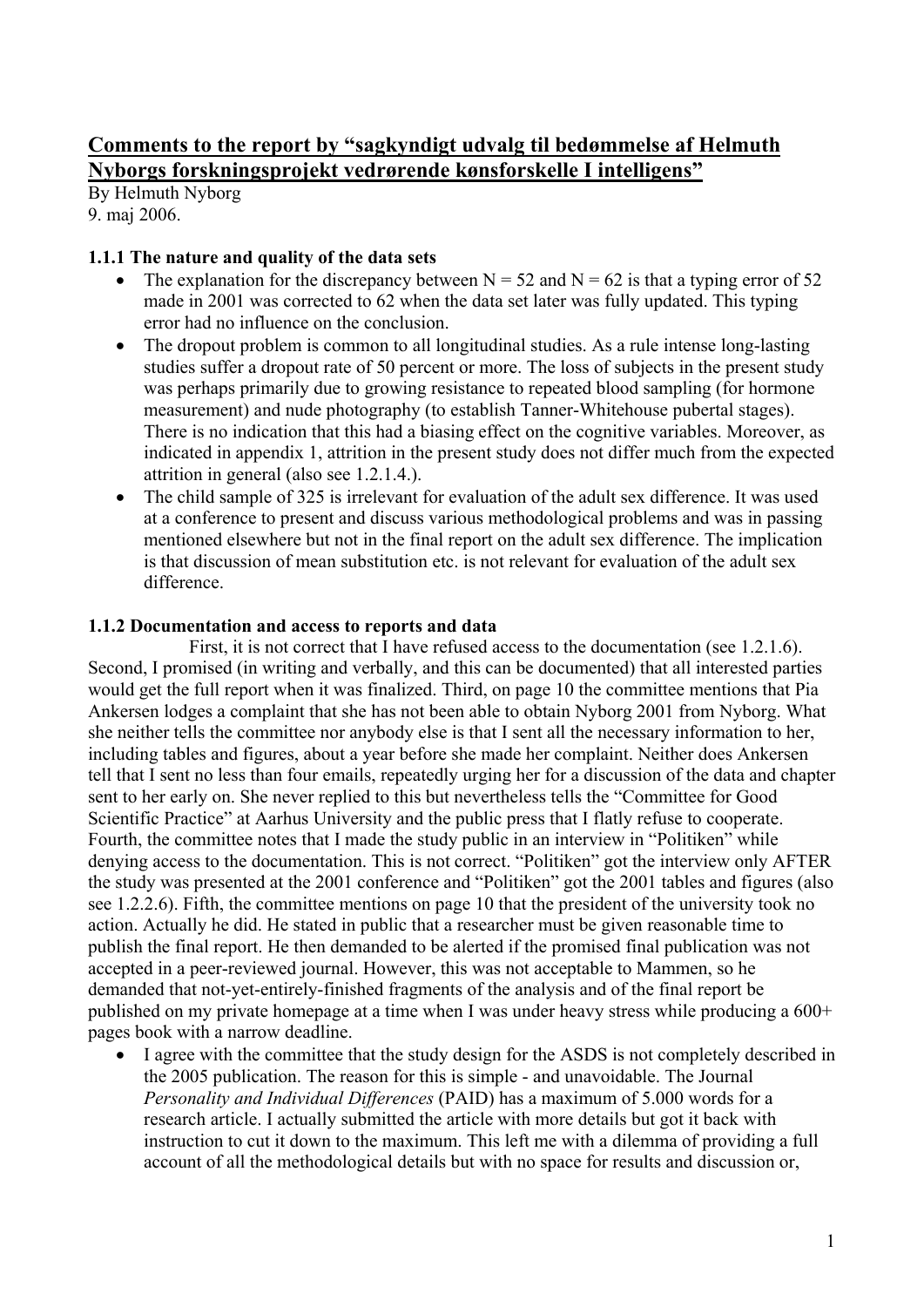alternatively, to present a sparse methodological account, the results and discussion, and leave the option open that methodologically interested researcher could write to the address given in the article for the full methodological account – actually a rather common procedure. I chose the latter option knowing that this limitation applies to all researchers publishing in PAID. I admit, however, that a wiser choice may in this case have been to reduce the other parts of the article in favour of a more detailed methodology section.

! Obviously, the above mentioned space restriction also applies when it comes to a full discussion of problems with repeated measurement and missing data. However, these problems are of primary relevance for the 325 children sample, and are not relevant for evaluation of the 2005 adult sex difference study - for which the data according to the committee are fairly well-defined. The 2003 chapter was primarily intended as a discussion of the outcome of various common factor analytic approaches for measuring sex differences. It was never intended to constitute a full report on the final analysis that was pointed to in the reference list. It is also worth considering that the references in the 2003 chapter made to the 2001 and 2002 conference presentations were never meant to refer to or replace the data documentation. They were simply mentioned out of respect for the fact that the topic had been brought up previously at two professional meetings and that the reader was entitled to know this. I still have not seen any rules for good scientific research making this kind of referencing questionable.

### **1.1.3 Procedures used in the analysis of data**

- ! This error is a result of an ambiguous formula in Jensen's (1998) "*The g- factor*" book. I misread it, but it was inconsequential for the adult sex difference.
- In testing the p-value using the standard formula, I was guided by the following three insights in the Jensen (1998) book (p. 538): 1) "The best method for determining the sex difference in psychometric *g* is to represent the sex difference on each of the subtests of a battery in terms of a point-biserial correlation and include these correlations with the full matrix of subtest inter-correlations for factor analysis". In this connection Jensen mentions that 2) "The *g* loading of the sex difference is equivalent to the point-biserial correlation of sex with the test battery's *g* factor …" (p. 540), and also (on p. 542) that "The point-biserial correlation (r*pbs*) is simply a Pearson product-moment correlation that expresses the relationship between a metric variable (e.g. test scores) and a dichotomous variable (in this case sex, quantitized as male  $= 1$ , female  $= 0$ ). In a personal communication at the 2001 conference Jensen confirmed that I could use the standard formula for significance testing of the Pearson correlation. I have not been able to get a response from Jensen at the time of writing in order to see whether I have misunderstood him on this point.
- ! Statsoft provided the software (STATISTICA, version 6) for the hierarchical factor analysis. First, principal components are extracted by a variance maximizing (varimax) rotation of the original variable space. Eigenvalues are calculated by a least squares procedure. The hierarchical factor analytic approach uses a strategy inspired by Thompson (1951), Schmid and Leiman (1957) and Wherry, 1959, 1975, 1984)(precise references on demand). The clusters of items are identified and axes are rotated through those clusters … "next the correlations between those (oblique) factors are computed, and the correlation matrix of oblique factors is further factor-analyzed to yield a set of orthogonal factors that divide the variability in the items into that due to shared or common variance (secondary factors) and unique variance due to the clusters of similar variables (items) in the analysis (primary factors)." (Statsoft Manual, Vol. III, p. 3195, 1994.)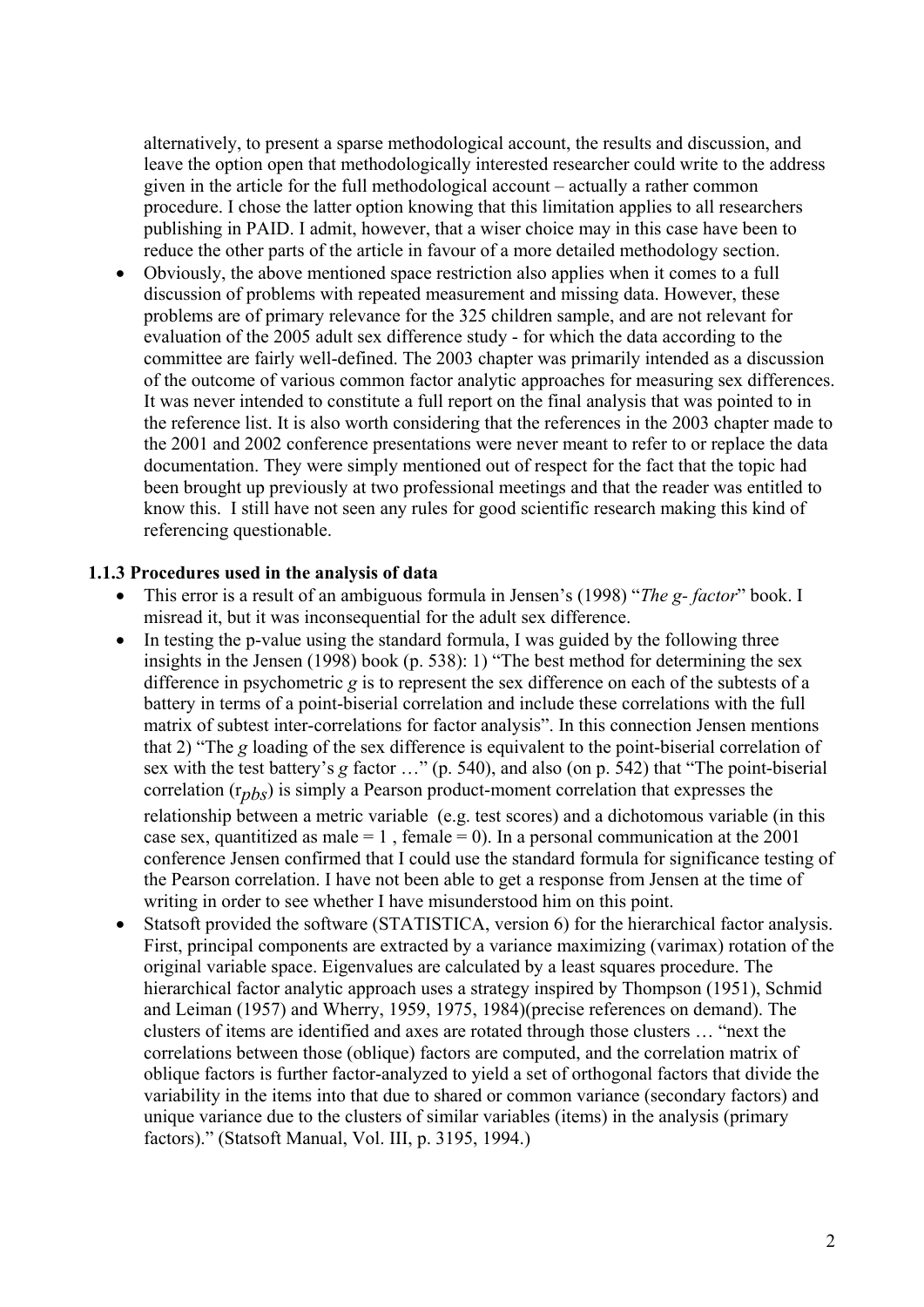! After considerable experimentation it was found that the hierarchical factor solution provided the least contamination of *g* from primary factors, which is the reason why I used this approach. It is true, in absolute terms that there will always be an identification problem. It is not correct when the committee states that I am apparently unaware of this problem. Thus on page 501 in the 2005 article I mention that the hierarchical factor solution used leads to a *g* factor with "… little dimensional contamination." Moreover, it is possible to demonstrate in practice that the hierarchical approach comes up with a sensible - if not ideal solution. In appendix 2 statistician Bo Sommerlund (in a personal communication to me January  $25<sup>th</sup>$ . 2002) deliberately biased constructed data for two groups: Group 1 has superior M (e.g. mathematics) and inferior S (e.g. "sprog" or language) scores, and group 2 vice versa and further with lower average. The purpose of this exercise was to see how the hierarchical factor analysis would handle this situation. After the first analysis, Sommerlund performed another hierarchical analysis, this time with 10 M-items and 5 S-items and the ordinary mean, and then a third hierarchical analysis with 5 M-items and 10 S-items and the ordinary mean. He found that the hierarchical factor solution shows impressive robustness of the derived *g* factor against contamination from primary factors.

## **1.2.1 Due diligence**

- 1. Section: the attrition problem. It is incorrect when the committee states that the data acquisition "should have been concluded a decade ago". Obviously, the childhood data collection is over long ago, but not only will missing data still be collected for adult subjects, but further data will be added for years to come.
- 2. Section: The 2001 conference presentation was based on 62 persons with incomplete data (see 1.1.1 bullit 1).
- 3. Section: The two errors, one of which was due to an error in using a formula (which I found myself) and a faulty reading of an ambiguous formula, are regrettable, but are also of minor importance for the conclusion.
- 4. Section: With respect to the "unusual" size of the dropout problem, see appendix 1. As already said, the actual average dropout rate is about 50%, which is quite common in longitudinal studies. It is also worth noting that most studies of adult sex differences use college students. Such studies will be biased in favour of males due, in part, to their flatter *g* distribution and related overrepresentation at the high g end of the scale as compared to females. In order to minimize this problem, the present sample used elementary school children and young adults as point of departure. This means that they better represent the total population than samples being subjected to increasing harsh selection during high school and university. Jensen (1998, p. 83) thus notes that "The samples most representative of the population are … the studies of elementary schoolchildren randomly sampled from urban, suburban, and rural schools. In other words, the starting point for the present study was less biased than in most other studies.
- 5. Section: I did discuss the adequacy of some of the common various factor analytic approaches and decided to use hierarchical factor analysis because this method seems to provide a less confounded *g* by group factors than the alternatives.
- 6. Section: I did make available on request the basis for my 2001 conference presentation (see 1.1.2). It was the press that requested (or rather hunted me down) and afterwards made "extended media statements", some of which I vigorously moderated in public! My response to the press was dictated by the explicit wishes of the University to generously report ongoing University research. By the way, a sex difference of about the size I found had already been reported repeatedly and long ago in the scientific literature with associated